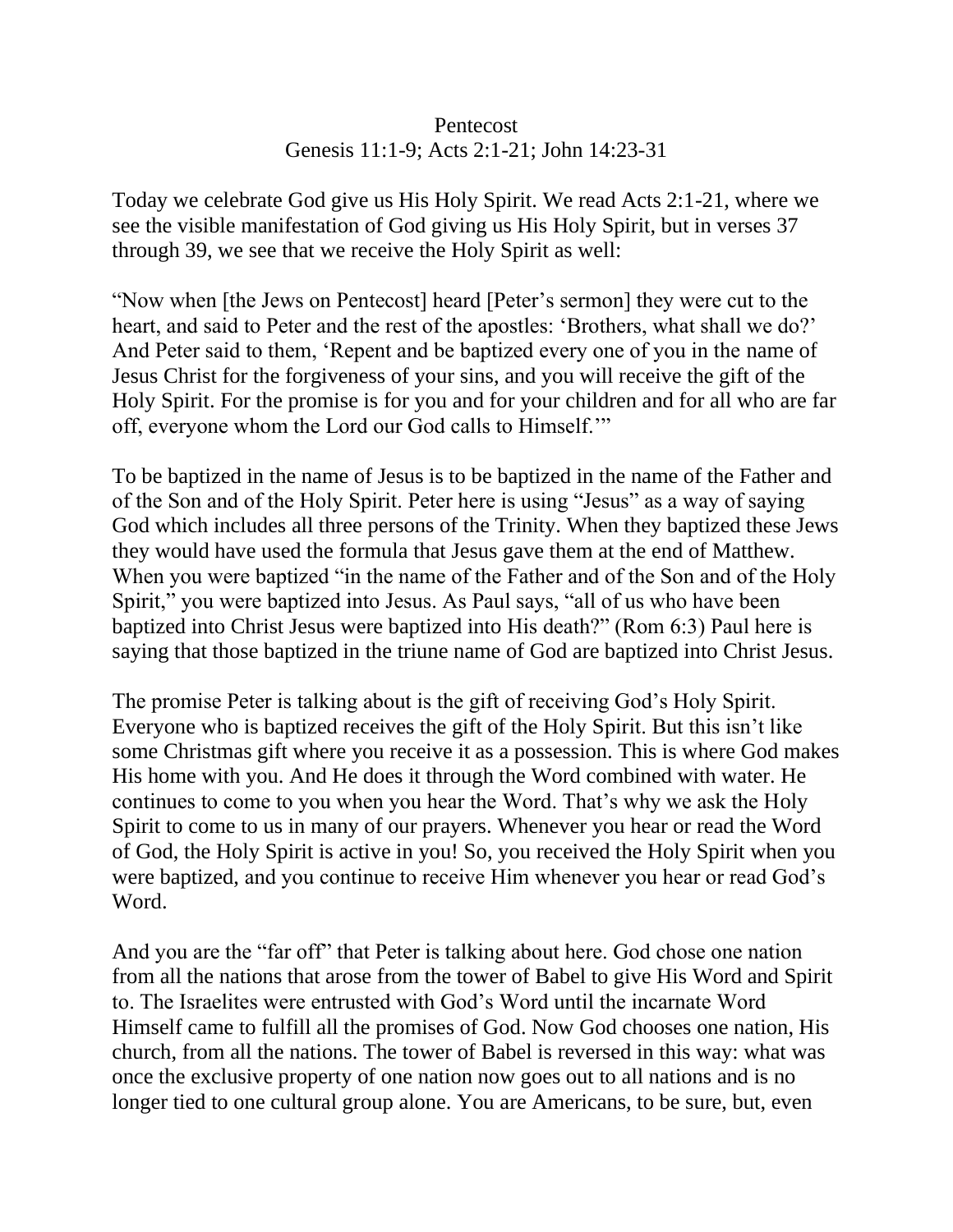better, you are Christians. God chose you out of the nations to be His people and He put His Spirit in you.

So, what is the work of the Holy Spirit in you? There are many ways we could go about answering this question, but the third article of the Creed may be the best way to start to answer this question.

*What is the third article?*

I believe in the Holy Spirit, the holy Christian church, the communion of saints, the forgiveness of sins, the resurrection of the body, and the life everlasting. Amen.

## *What does this mean?*

 I believe that I cannot by my own reason or strength believe in Jesus Christ, my Lord, or come to Him; but the Holy Spirit has called me by the Gospel, enlightened me with His gifts, sanctified and kept me in the true faith.

 In the same way He calls, gathers, enlightens, and sanctifies the whole Christian church on earth, and keeps it with Jesus Christ in the one true faith.

 In this Christian church He daily and richly forgives all my sins and the sins of all believers.

 On the Last Day He will raise me and all the dead, and give eternal life to me and all believers in Christ.

This is most certainly true.

First, you see here in the explanation of the third article the disturbing words, "I believe that I cannot by my own reason or strength believe in Jesus Christ, my Lord, or come to Him." No one is able to seek God on their own. We are so dead in our trespasses and sin that we cannot seek God. Paul says it this way: "None is righteous, no, not one; no one understands; no one seeks for God. All have turned aside; together they have become worthless; no one does good, not even one." (Rom 3:10-12) Jesus says it this way, "No one can come to Me unless the Father who sent Me draws him." (John 6:44)

One of the disturbing trends in Christendom is the idea that there are seekers out there. If they only knew what we had, they would want it. But Paul and Jesus are pretty clear: we cannot seek the one true God on our own. Unbelievers may know something is wrong. Or even that something is wrong with them. Or they may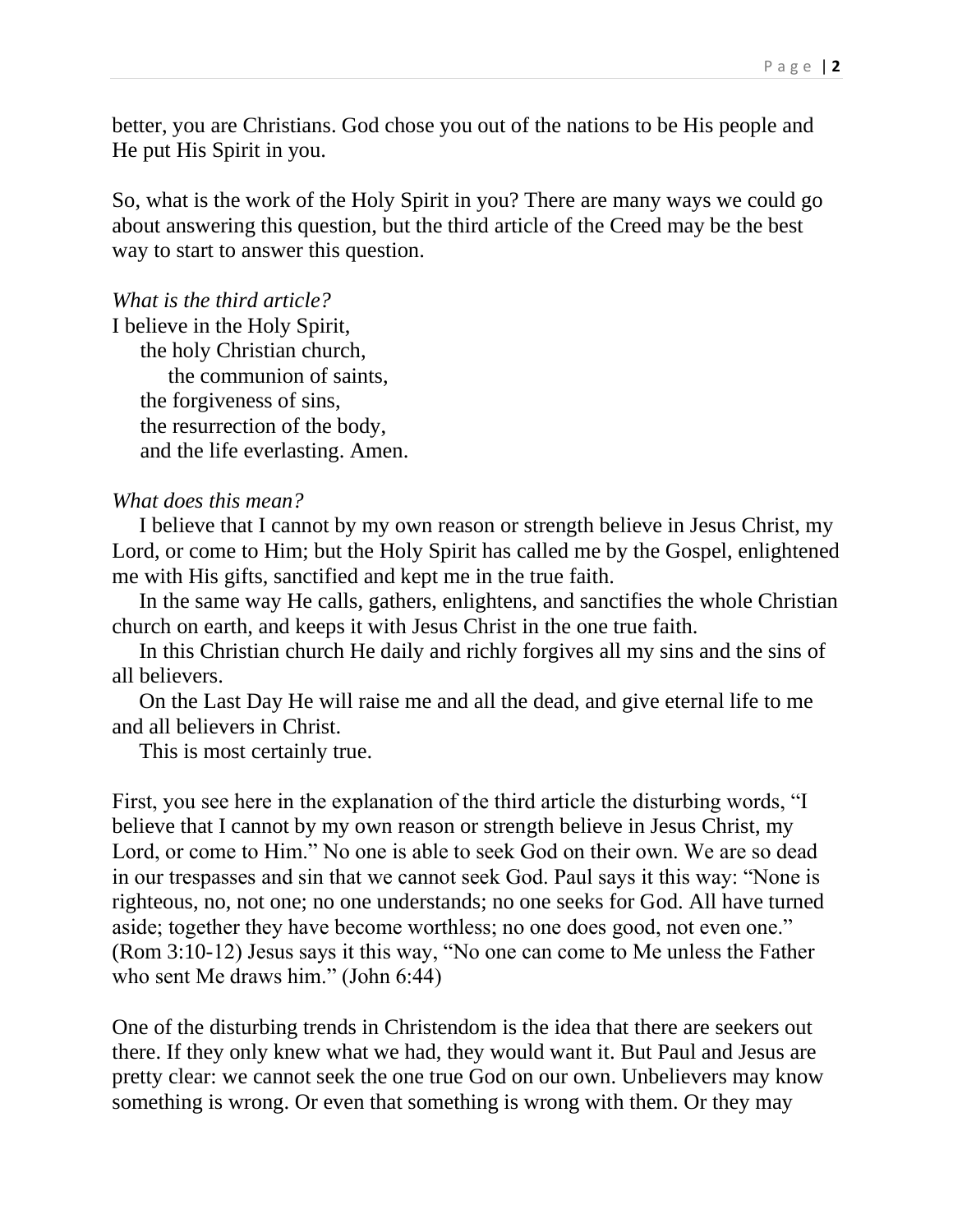know that there must be something more than this earthly life. Yet they cannot know Christ unless the Holy Spirit draws them through the Word. As Paul says, "How then will they call on Him in whom they have not believed? And how are they to believe in Him of whom they have never heard? And how are they to hear without someone preaching?... Faith comes from hearing, and hearing through the word of Christ." (Rom 10:14, 17) That's why we focus on Jesus in our sermons and evangelism. People need Jesus and they can only come to Him if the Holy Spirit calls them through the power of the Word.

We also see in the explanation of the third article that the Holy Spirit does eight things: He 1) calls, 2) enlightens, 3) sanctifies, 4) keeps, 5) gathers, 6) forgives, 7) raises, and 8) gives eternal life. All of these He does through the Word. Let's look at them.

First, the Holy Spirit calls. As we have just heard, the Holy Spirit calls through the Word. Jesus says in John 12, "And I, when I am lifted up from the earth, will draw all people to Myself." (v. 32) Paul says in 1 Corinthians, "For I decided to know nothing among you except Jesus Christ and Him crucified." (2:2) The Holy Spirit calls by showing us Christ and gives us the power to respond. In our Gospel reading today Jesus says, "The Helper, the Holy Spirit, whom the Father will send in My name, He will teach you all things and bring to your remembrance all that I have said to you." (John 14:26) As we heard three weeks ago Jesus says, "[The Holy Spirit] will glorify Me, for He will take what is mine and declare it to you." (John 16:14) In this way all men and women and children are called to repent and believe the Gospel. The Holy Spirit empowers some to repent and believe.

Sometimes we get this backward and think we responded to God's call through our own power. This is the decision theology that permeates 95% of praise music on the radio and in many churches. It's very pervasive and completely deadly. Your old Adam wants some credit for believing in Jesus. Deep down, you want to believe there was something about you that was special and caused God to choose you! Consider well Paul's warning to Gentile believers in Rome:

"But if some of the branches were broken off, and you, although a wild olive shoot, were grafted in among the others and now share in the nourishing root of the olive tree, do not be arrogant toward the branches. If you are, remember it is not you who support the root, but the root that supports you. Then you will say, 'Branches were broken off so that I might be grafted in.' That is true. They were broken off because of their unbelief, but you stand fast through faith. So do not become proud, but fear. For if God did not spare the natural branches, neither will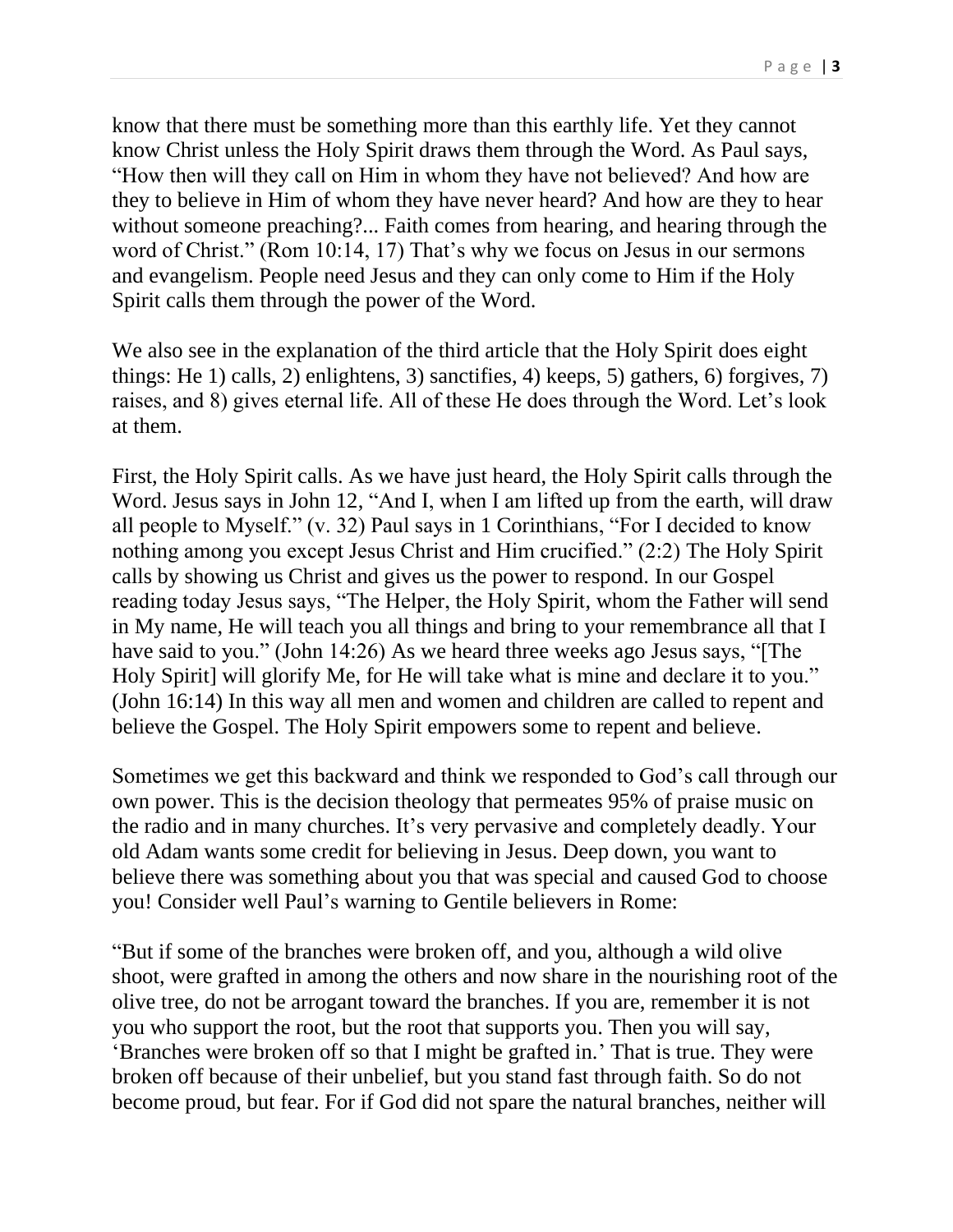he spare you. Note then the kindness and the severity of God: severity toward those who have fallen, but God's kindness to you, *provided you continue* in his kindness. Otherwise you too will be cut off." (Romans 11:17–22)

Second, the Holy Spirit enlightens. Christianity doesn't make sense to our reason or natural man. Salvation as pure gift based not on your merit but the merit of Christ doesn't make sense. According to Aristotle you become righteous by practicing righteousness. According to God, you become righteous by receiving a righteousness not your own. You must be enlightened by the Word of God and the power of the Holy Spirit working in you. And you are. Psalm 1 is a beautiful picture of how God's Word enlightens the Christian and what fruit it produces.

Third, the Holy Spirit sanctifies. To sanctify means to make holy. To be holy means that you have access to God your Father in heaven. The source of sanctification is the exact same as the source of justification: preaching, baptism, absolution, and the Lord's Supper. The school of sanctification is your life in the world. The Holy Spirit enlightens you not so that you may escape the world, but so that you might be salt and light in the world. As you act as salt and light in the world, you will beat up by your sin, the devil, and the world. The Holy Spirit binds your wounds with His Word and Sacraments so that you are sanctified more and more. As you grow in your sanctification, you are more able to resist the temptations of your flesh, the world, and the devil. Although, you know, you are never immune to these temptations.

You aren't expected to live in the world without gifts. The Holy Spirit has gifted all of you with "love, joy, peace, patience, kindness, goodness, faithfulness, gentleness, [and] self-control." (Galatians 5:22-23) Too many focus on trying to obtain what is a gift. You already have these, albeit in different measures. As Paul says, "To each is given the manifestation of the Spirit for the common good." (1 Corinthians 12:7) Too often, and I especially include myself in this, we look to self-help instead of prayer. Too often, we look to striving instead of receiving from God. Too often, we measure ourselves against each other and you know what results you have with that: pride and despair. Let us live in the Spirit and enjoy each other. Use the gifts God the Holy Spirit has given you!

Fourth, the Holy Spirit keeps you in the faith. Paul describes the life of the Christian in Romans 7. It's a longer quote, but well worth hearing again:

"The law is holy, and the commandment is holy and righteous and good. Did that which is good, then, bring death to me? By no means! It was sin, producing death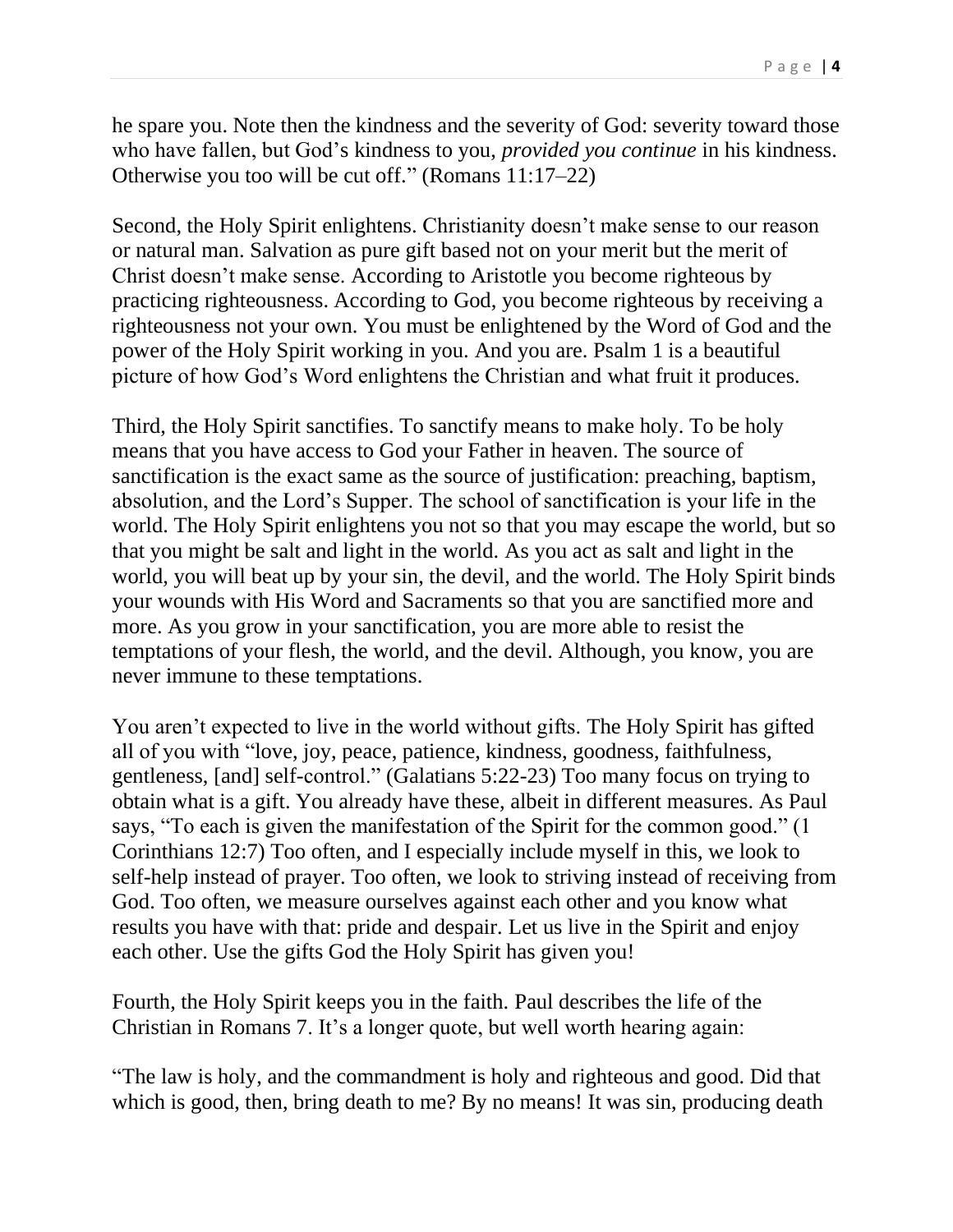in me through what is good, in order that sin might be shown to be sin, and through the commandment might become sinful beyond measure. For we know that the law is spiritual, but I am of the flesh, sold under sin. For I do not understand my own actions. For I do not do what I want, but I do the very thing I hate. Now if I do what I do not want, I agree with the law, that it is good. So now it is no longer I who do it, but sin that dwells within me. For I know that nothing good dwells in me, that is, in my flesh. For I have the desire to do what is right, but not the ability to carry it out. For I do not do the good I want, but the evil I do not want is what I keep on doing. Now if I do what I do not want, it is no longer I who do it, but sin that dwells within me. So I find it to be a law that when I want to do right, evil lies close at hand. For I delight in the law of God, in my inner being, but I see in my members another law waging war against the law of my mind and making me captive to the law of sin that dwells in my members. Wretched man that I am! Who will deliver me from this body of death? Thanks be to God through Jesus Christ our Lord!" (Romans 7:12–25a)

You know from firsthand experience that the life of the Christian isn't an easy one. God doesn't kill your old man until you die. You must continue to struggle with him; and struggle you will. You have the new man whom the Holy Spirit created in you who hates sin. Sin is bondage, but you have been set free. Yet, your old man would have you enslaved again! You struggle continually. Until your grave. And the only answer to the struggle you face is Jesus! The Holy Spirit keeps you in the faith by working faith in you in the midst of your struggles through Word and Sacrament. Jesus comes to you in these gifts of grace and gives you rest and keeps you in the faith.

Fifth, the Holy Spirit gathers. There is no such thing as a lone ranger Christian. There is no such thing as a Christian apart from the church *because* God has located His gifts of grace *in* the church. When a Christian leaves the church, his or her faith will die at some point because it's not self-generated. And there is no such thing as "online" church. It is a mirage. God makes Christians to be together in one universal church. This is how Paul describes it:

For just as the body is one and has many members, and all the members of the body, though many, are one body, so it is with Christ. For in one Spirit we were all baptized into one body—Jews or Greeks, slaves or free—and all were made to drink of one Spirit. For the body does not consist of one member but of many. If the foot should say, "Because I am not a hand, I do not belong to the body," that would not make it any less a part of the body. And if the ear should say, "Because I am not an eye, I do not belong to the body," that would not make it any less a part